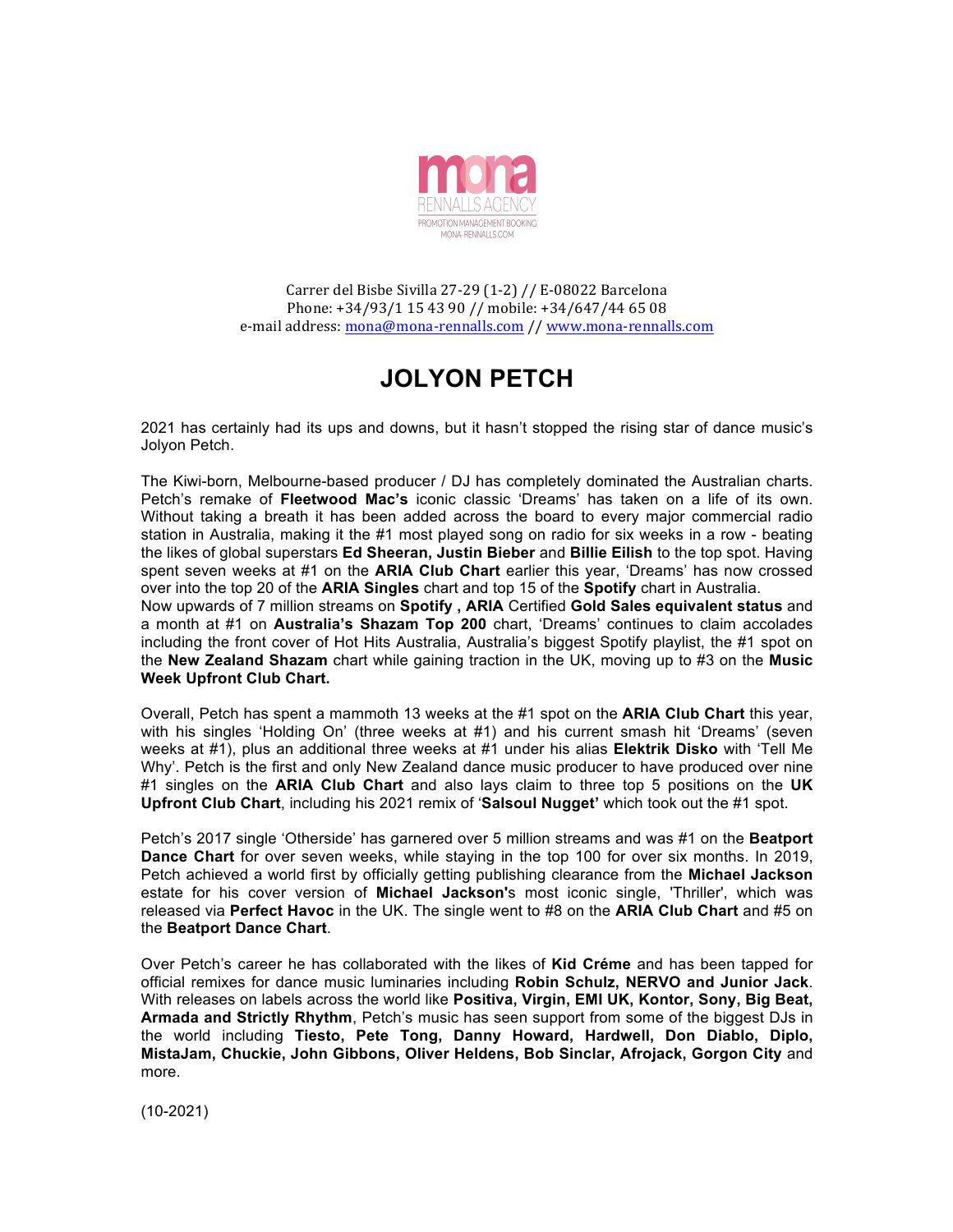

Carrer del Bisbe Sivilla 27-29 (1-2) // E-08022 Barcelona Phone: +34/93/1 15 43 90 // mobile: +34/647/44 65 08 e-mail address: mona@mona-rennalls.com // www.mona-rennalls.com

## **Jolyon Petch Discography**

| <b>Artist</b><br><b>OFFICIAL 2020 RELEASES</b> | <b>Track Title</b>                       | <b>Record Label</b>                           | <b>Release Year</b>                 |      |
|------------------------------------------------|------------------------------------------|-----------------------------------------------|-------------------------------------|------|
| Jolyon Petch                                   |                                          | Umbrella                                      | <b>Club Luxury Records</b>          | 2020 |
| Jolyon Petch vs Robin S                        |                                          | Show Me Love                                  | Double Up Records                   | 2020 |
| Kid Crème & Jolyon Petch                       |                                          | How to love me                                | <b>House Life Records</b>           | 2020 |
| Elektrik Disko                                 |                                          | <b>Best Part</b>                              | <b>Club Luxury Records</b>          | 2020 |
| YolaDisko                                      |                                          | You Can't Play Around                         | <b>Hot Sunday Records</b>           | 2020 |
| YolaDisko                                      |                                          | How Ya doin'                                  | Disco Fiasco Records                | 2020 |
| Digital Remedy                                 |                                          | On my mind                                    | <b>Hussle Records</b>               | 2020 |
| М1                                             |                                          | The Truth                                     | <b>House Life Records</b>           | 2020 |
| <b>OFFICIAL 2020 REMIXES</b>                   |                                          |                                               |                                     |      |
| Prince Fox                                     |                                          | Rock Paper Scissors<br>(Jolyon Petch Remix)   | Dim Mak Records                     | 2020 |
| Starley                                        |                                          | Arms Around Me<br>(Jolyon Petch Remix)        | <b>Central Station Records 2020</b> |      |
| Calvo & DAZZ                                   |                                          | No Scrubs<br>(Jolyon Petch Remix)             | Universal GER / Polydor 2020        |      |
| Tobtok, Simon Field                            |                                          |                                               |                                     |      |
| & Oliver Nelson                                |                                          | Is It Real (Jolyon Petch Remix) Perfect Havoc |                                     | 2020 |
| Syke n' Sugarstarr                             |                                          | <b>Ticket To Ride</b><br>(YolaDisko Remix)    | <b>Tinted Records</b>               | 2020 |
| I'm Talking                                    |                                          | Holy Word<br>(YolaDisko Remix)                | <b>Bloodlines Music</b>             | 2020 |
| <b>OFFICIAL 2019 RELEASES</b>                  |                                          |                                               |                                     |      |
| Jolyon Petch ft. Dabeat                        |                                          | Thriller                                      | Perfect Havoc                       | 2019 |
| Jolyon Petch & Mind Electric                   |                                          | What Do You Feel                              | <b>Hot Sunday Records</b>           | 2019 |
| Jolyon Petch                                   |                                          | Otherside 2019                                | <b>Vicious Records</b>              | 2019 |
| Jolyon Petch ft. J.D Davis                     |                                          | Make me feel                                  | Sirup Music                         | 2019 |
|                                                | Murph & Petch ft. Amy Pearson Rebel Love |                                               | <b>Hussle Records</b>               | 2019 |
| Digital Remedy                                 |                                          | Lover Lover                                   | House Life / Robbins Ent 2019       |      |
| <b>Lost Fields</b>                             |                                          | Africa                                        | Double Up Records                   | 2019 |
| Elektrik Disko                                 |                                          | Love like this                                | <b>Club Luxury Records</b>          | 2019 |
| YolaDisko                                      |                                          | You come along                                | Disco Fiasco / Hot Sunday 2019      |      |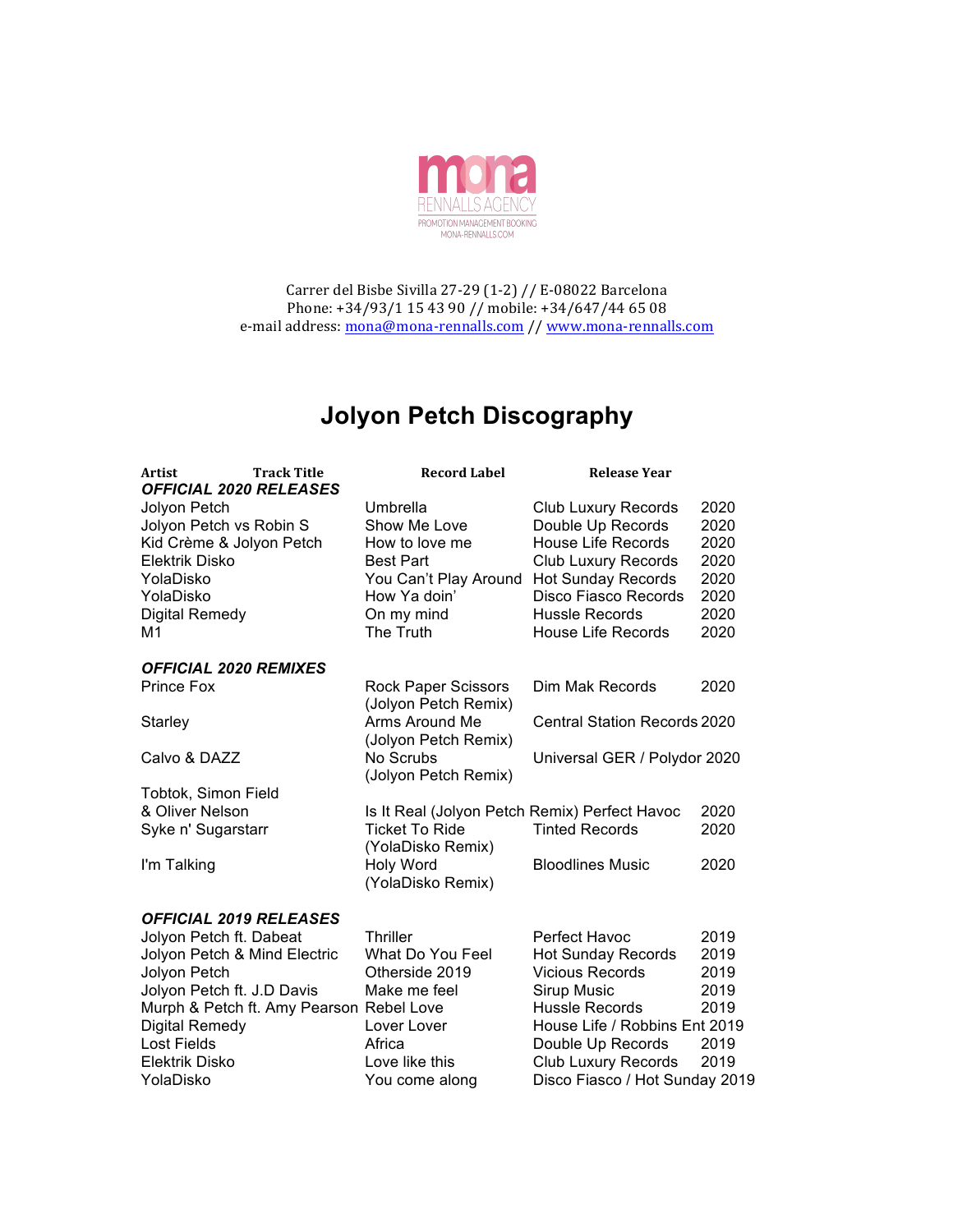## *OFFICIAL 2019 REMIXES*

| Mark James & Inaya Day            | Dance all night<br>(Jolyon Petch Remix)         | Velcro                              | 2019 |
|-----------------------------------|-------------------------------------------------|-------------------------------------|------|
| Andy Murphy & Ed Colman           | So in love with you<br>(YolaDisko Remix)        | <b>Vicious</b>                      | 2019 |
| Deep Fidelity & Karina C          | Looks like I'm in love again PopFidelity        |                                     | 2019 |
| Mind Electric & Kylie Auldist     | Doing something right<br>(Elektrik Disko Remix) | <b>Vicious</b>                      | 2019 |
| <b>OFFICIAL 2018 RELEASES</b>     |                                                 |                                     |      |
| Jolyon Petch                      | Make a move                                     | House Life/Enormous Tunes 2018      |      |
| Jolyon Petch & Komes              | Ain't too proud to beg                          | Vicious Records / Robbins Ent 2018  |      |
| <b>Elektrik Disko</b>             | Everybody's Free                                | Club Luxury Records                 | 2018 |
|                                   | (To be Free)                                    |                                     |      |
| Elektrik Disko                    | So Shy                                          | Club Luxury Records                 | 2018 |
| <b>OFFICIAL 2018 REMIXES</b>      |                                                 |                                     |      |
| Dirtyloud                         | Finally                                         | <b>Vicious Records</b>              | 2018 |
|                                   | (Jolyon Petch Remix)                            |                                     |      |
| Bombs Away ft. Sunset City        | Let you down                                    | <b>Central Station Records 2018</b> |      |
|                                   | (Komes & Jolyon Petch Remix)                    |                                     |      |
| <b>OFFICIAL 2017 RELEASES</b>     |                                                 |                                     |      |
| Jolyon Petch                      | Otherside                                       | <b>Vicious Records</b>              | 2017 |
| Jolyon Petch & Mind Electric      | Only You                                        | <b>Vicious Records</b>              | 2017 |
| ft. Kings                         |                                                 |                                     |      |
| Kid Crème & Jolyon Petch          |                                                 |                                     |      |
| ft. Sian Evans                    | Boy in the picture                              | Virgin UK / Positiva                | 2017 |
| Murph & Petch ft Livingstone      | You can call me al                              | <b>Vicious Records</b>              | 2017 |
| M1                                | If everybody looked                             | <b>Vicious Records</b>              | 2017 |
|                                   | the same                                        |                                     |      |
| Elektrik Disko                    | Love the way                                    | <b>Club Luxury Records</b>          | 2017 |
| <b>OFFICIAL 2017 REMIXES</b>      |                                                 |                                     |      |
| Vandalism                         | Shiny Disco Balls                               | <b>Vicious Records</b>              | 2017 |
|                                   | (Murph & Petch Remix)                           |                                     |      |
| <b>OFFICIAL 2016 RELEASES</b>     |                                                 |                                     |      |
| Jolyon Petch                      | U sure do                                       | <b>Vicious Records</b>              | 2016 |
| Jolyon Petch                      | Fast Car                                        | <b>Vicious Records</b>              | 2016 |
| Jolyon Petch & Andy Murphy        | <b>Sweet Dreams</b>                             | Safari Music                        | 2016 |
| M1                                | Emotions                                        | <b>Vicious Records</b>              | 2016 |
| eSQUIRE & PETCH                   | Losing my mind                                  | <b>MWR Records</b>                  | 2016 |
| ft. Sian Evans<br>eSQUIRE & PETCH | Feelin' Good                                    | <b>House Life Records</b>           | 2016 |
|                                   |                                                 |                                     |      |
| <b>OFFICIAL 2016 REMIXES</b>      |                                                 |                                     |      |
| Pirate Jams                       | Sweets from heaven                              | Klub Kids                           | 2016 |
|                                   | (Jolyon Petch Remix)                            |                                     |      |
| Saison                            | Do you                                          | <b>Vicious Records</b>              | 2016 |
|                                   | (Jolyon Petch Remix)                            |                                     |      |
| Vandalism vs Bombs Away           | Stupid Hot                                      | <b>Vicious Records</b>              | 2016 |
|                                   | (Jolyon Petch Remix)                            |                                     |      |
| <b>NERVO TWINS</b>                | People Grinnin'                                 | Big Beat Records / Sony 2016        |      |
| Hollaphonic                       | Turn the lights down                            | Universal                           | 2016 |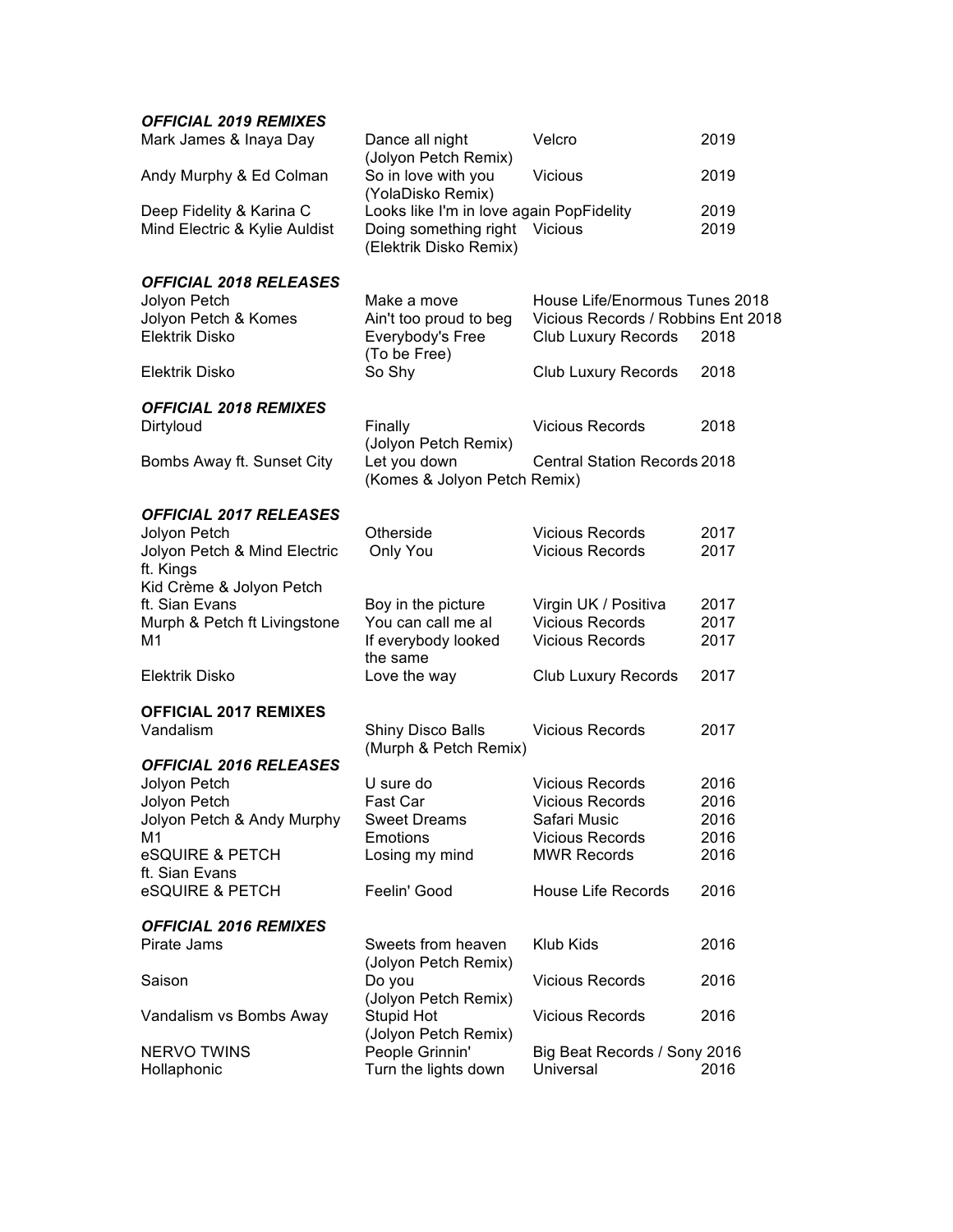## **OFFICIAL 2015 RELEASES**

| Jolyon Petch<br>Kid Crème & Jolyon Petch<br>Jolyon Petch & Mobin Master<br>Luca Debonaire & Jolyon Petch Loneliness<br>eSQUIRE & PETCH<br>eSQUIRE & PETCH<br>eSQUIRE & PETCH<br>eSQUIRE & PETCH<br><b>eSQUIRE &amp; PETCH</b><br>Petch & Kings<br><b>eSQUIRE &amp; PETCH</b><br>eSQUIRE & PETCH | Love Like this<br><b>Nothing Else</b><br>Lights<br>Wrong<br>Free | My Heart 2015<br>Look for me<br>Jumpin<br>All I Do<br>What you got for me<br>I need a miracle | <b>Pornostar Records</b><br>Positiva Records<br>Nite Grooves<br>Club Luxury<br><b>House Life Records</b><br><b>House Life Records</b><br><b>Pinkstar Records</b><br>Loudbit Records<br><b>House Life Records</b><br>Club Luxury<br><b>House Life Records</b><br>418 Records | 2015<br>2015<br>2015<br>2015<br>2015<br>2015<br>2015<br>2015<br>2015<br>2015<br>2015<br>2015 |
|-------------------------------------------------------------------------------------------------------------------------------------------------------------------------------------------------------------------------------------------------------------------------------------------------|------------------------------------------------------------------|-----------------------------------------------------------------------------------------------|-----------------------------------------------------------------------------------------------------------------------------------------------------------------------------------------------------------------------------------------------------------------------------|----------------------------------------------------------------------------------------------|
| <b>OFFICIAL 2015 REMIXES</b><br>Junior Jack                                                                                                                                                                                                                                                     | E Samba 2015                                                     | (Jolyon Petch & Mobin Master Remix)                                                           | <b>PIAS</b>                                                                                                                                                                                                                                                                 | 2015                                                                                         |
| <b>OFFICIAL 2014 RELEASES</b><br>eSQUIRE & Jolyon Petch<br>Jolyon Petch ft. Kings<br>Jolyon Petch<br>Sian Evans & Jolyon Petch<br>Sound Conducterz<br>Sound Conducterz                                                                                                                          |                                                                  | Rhythm is a dancer<br>Summer<br>Saxy Thang<br>Reach<br>Always There<br>Feelin' Me             | <b>Pornostar Records</b><br>Club Luxury<br>Go Jam<br>Club Luxury<br>Club Luxury<br>Club Luxury                                                                                                                                                                              | 2014<br>2014<br>2014<br>2014<br>2014<br>2014                                                 |
| <b>OFFICIAL 2014 REMIXES</b><br>Carmen Electra<br><b>Britney Spears &amp; T.I</b><br>Pet Shop Boys ft. Example                                                                                                                                                                                  |                                                                  | Werg<br>(Jolyon Petch Remix)<br>Tik tik boom<br>(Jolyon Petch Remix)<br>Thursday              | Citrusonic Stereophonic 2014<br>Sony USA<br>Citrusonic Promo                                                                                                                                                                                                                | 2014<br>2014                                                                                 |
| <b>OFFICIAL 2013 RELEASES</b><br>Jolyon Petch & Ben Morris<br>Jolyon Petch & Natalie Conway Another Universe<br>Jolyon Petch & DJ Favorite                                                                                                                                                      |                                                                  | (Jolyon Petch Remix)<br>We got the love<br>Little party never<br>killed nobody                | <b>Xelon Entertainment</b><br>Fierce Angel / Club Luxury 2013<br>Club Luxury                                                                                                                                                                                                | 2013<br>2013                                                                                 |
| Jolyon Petch ft. Hannah Leigh<br>Jolyon Petch & Jotheo<br>ft. Natalie Conway<br>Jolyon Petch & Hannah Leigh<br>Jolyon Petch ft. Anikiko<br>Jolyon Petch & Sam Hill April<br>Jolyon Petch ft. Nicole Mitchell<br><b>Auckland House Authority</b><br><b>Auckland House Authority</b>              |                                                                  | <b>Right Now</b><br>2 Soldiers<br>Stay<br>Lights<br>Sun<br>Lift Me up<br>The Music<br>Rise Up | Club Luxury<br>Subsequence Blue<br>Club Luxury<br>Club Luxury<br>Club Luxury<br>Club Luxury<br>Club Luxury<br>Club Luxury                                                                                                                                                   | 2013<br>2013<br>2013<br>2013<br>2013<br>2013<br>2013<br>2013                                 |
| <b>OFFICIAL 2013 REMIXES</b><br>Mel B<br>Jessica Sutta                                                                                                                                                                                                                                          |                                                                  | For once in my life<br>(Jolyon Petch Remix)<br>Lights out<br>(Jolyon Petch Remix)             | Citrusonic Promo<br>Citrusonic                                                                                                                                                                                                                                              | 2013<br>2013                                                                                 |
| Ron Carroll, Dany Cohiba<br>& The Henchmen                                                                                                                                                                                                                                                      |                                                                  | Love Set's Free                                                                               | <b>Caballero Records</b>                                                                                                                                                                                                                                                    | 2013                                                                                         |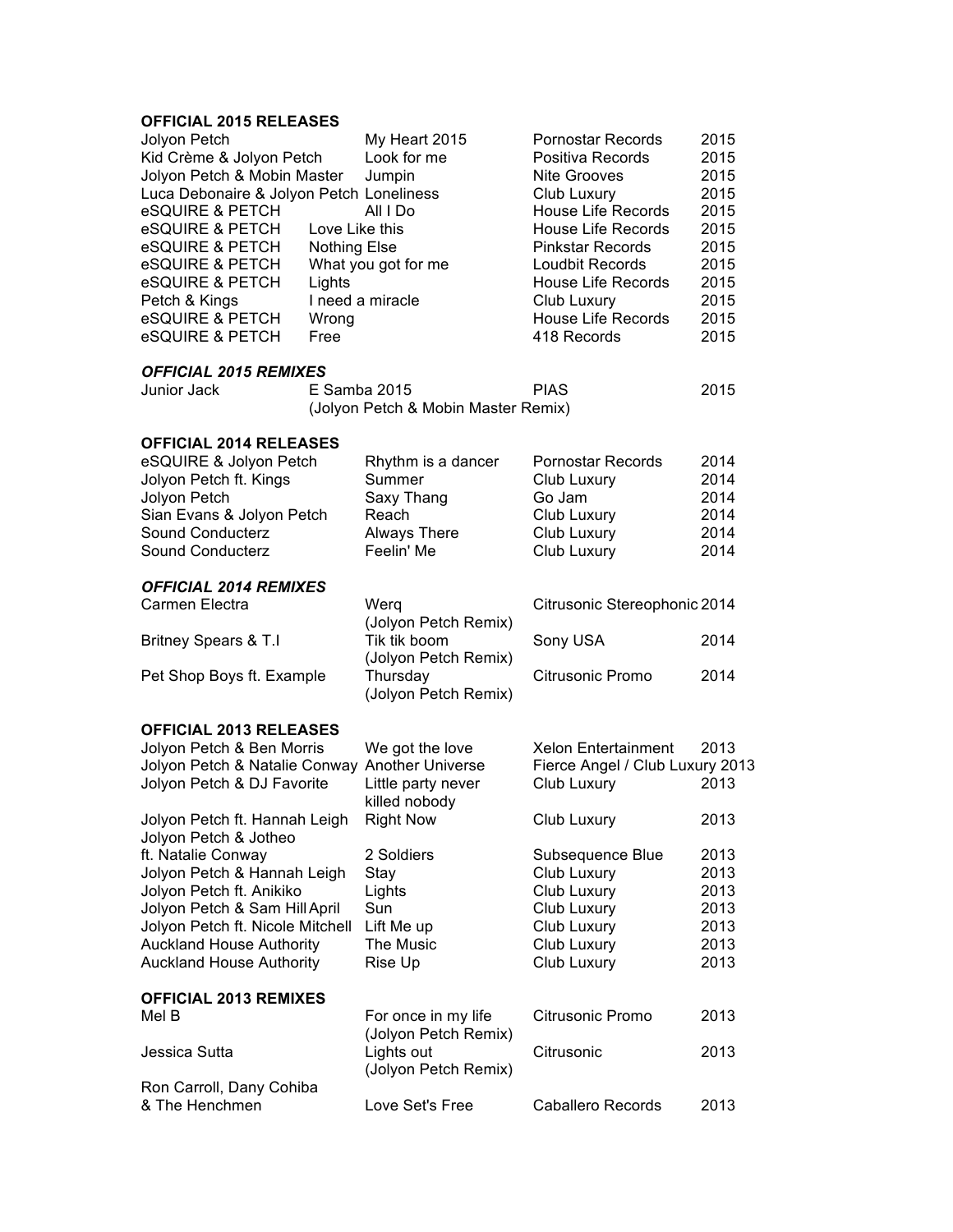| Oxford Hustlers & Katherine Ellis Love you more                                            | (Jolyon Petch Remix)                                                    | Fierce Angel                                             | 2013         |
|--------------------------------------------------------------------------------------------|-------------------------------------------------------------------------|----------------------------------------------------------|--------------|
| DJ Favorite ft. Jamie Sparks                                                               | (Jolyon Petch Remix)<br>September<br>(Jolyon Petch & Andy Hickey Remix) | <b>Fashion Music</b>                                     | 2013         |
| <b>OFFICIAL 2012 RELEASES</b>                                                              |                                                                         |                                                          |              |
| Jolyon Petch & DJ Favorite<br>Greg Stainer & Jolyon Petch<br>Vince Harder ft. Jolyon Petch | Shaking that ass (I see you baby) Club Luxury<br>We can be free         | Stained Music 2012                                       | 2012         |
| & General Lee<br>Jolyon Petch & Nicole Mitchell<br>Jolyon Petch & Sam Hill                 | Body on the floor<br>Roll with me                                       | Club Luxury<br>Club Luxury                               | 2012<br>2012 |
| <b>Vs Katherine Ellis</b>                                                                  | Sexy Dancer                                                             | Club Luxury<br>2012                                      |              |
|                                                                                            |                                                                         |                                                          |              |
| <b>OFFICIAL 2012 REMIXES</b><br>Dr Don Don ft. Elizabeth Rose                              | Never Fear<br>(Jolyon Petch Remix)                                      | Central Station / Kontor Records 2012                    |              |
| The Str8jackets ft. Inaya Day                                                              | Dirty Love<br>(Jolyon Petch Remix)                                      | <b>Deluded Records</b>                                   | 2012         |
| DJ Koyla & Matuya ft. Peyton                                                               | How to love                                                             | Fierce Angel                                             | 2012         |
| Dirty Rotten Disco                                                                         | (Jolyon Petch Remix)                                                    | Jack to the sound (Jolyon Petch Remix) Safari Music 2012 |              |
| <b>OFFICIAL 2011 RELEASES</b>                                                              |                                                                         |                                                          |              |
| Jolyon Petch                                                                               | My Heart                                                                | Club Luxury                                              | 2011         |
| Jolyon Petch ft. Marquel Jordan All I do<br>Jolyon Petch & Sam Hill                        |                                                                         | Club Luxury                                              | 2011         |
| Vs Th'Dudes<br>Jolyon Petch ft.                                                            | <b>Bliss 2011</b>                                                       | Club Luxury                                              | 2011         |
| The Secret Police                                                                          | Roxanne                                                                 | Club Luxury                                              | 2011         |
| Elektrik Disko & Katherine Ellis Nothin' but luv                                           |                                                                         | Club Luxury                                              | 2011         |
| Rave Radio vs Jolyon Petch                                                                 | Get it hot                                                              | <b>Central Station</b>                                   | 2011         |
| <b>OFFICIAL 2011 REMIXES</b>                                                               |                                                                         |                                                          |              |
| Marc Mysterio                                                                              | Chillin (Jolyon Petch Remix) Amerada Music                              |                                                          | 2011         |
| Fabian Gray & Emmanuele                                                                    | When u fall                                                             | Neon Records                                             | 2011         |
| Demark & Manna ft. Max C                                                                   | (Jolyon Petch & Rave Radio Remix)                                       | Made music                                               |              |
|                                                                                            | You don't know<br>(Jolyon Petch Remix)                                  |                                                          | 2011         |
| Yanik Coen                                                                                 | Rain or shine<br>(Jolyon Petch Rave Remix)                              | <b>Stoneyboy Records</b>                                 | 2011         |
| Jon Fitz                                                                                   | I gotta roar<br>(Jolyon Petch Big Room Remix)                           | <b>Strictly Rhythm</b>                                   | 2011         |
|                                                                                            |                                                                         |                                                          |              |
| <b>OFFICIAL 2010 RELEASES</b>                                                              |                                                                         |                                                          | 2010         |
| Jolyon Petch<br>Jolyon Petch & General Lee                                                 | Wrong<br>What ya got 2010                                               | Club Luxury<br>Club Luxury                               | 2010         |
| Jolyon Petch & Sam Hill                                                                    |                                                                         |                                                          |              |
| <b>Vs Th'Dudes</b>                                                                         | <b>Bliss 2010</b>                                                       | Club Luxury                                              | 2010         |
| Jolyon Petch & Sam Hill                                                                    | <b>The Critters</b>                                                     | <b>Olympik Records</b>                                   | 2010         |
| <b>OFFICIAL 2010 REMIXES</b>                                                               |                                                                         |                                                          |              |
| Full Intention vs                                                                          |                                                                         |                                                          |              |
| Demark & Manna                                                                             | I love America<br>(Jolyon Petch Remix)                                  | Made music                                               | 2010         |
|                                                                                            |                                                                         |                                                          |              |